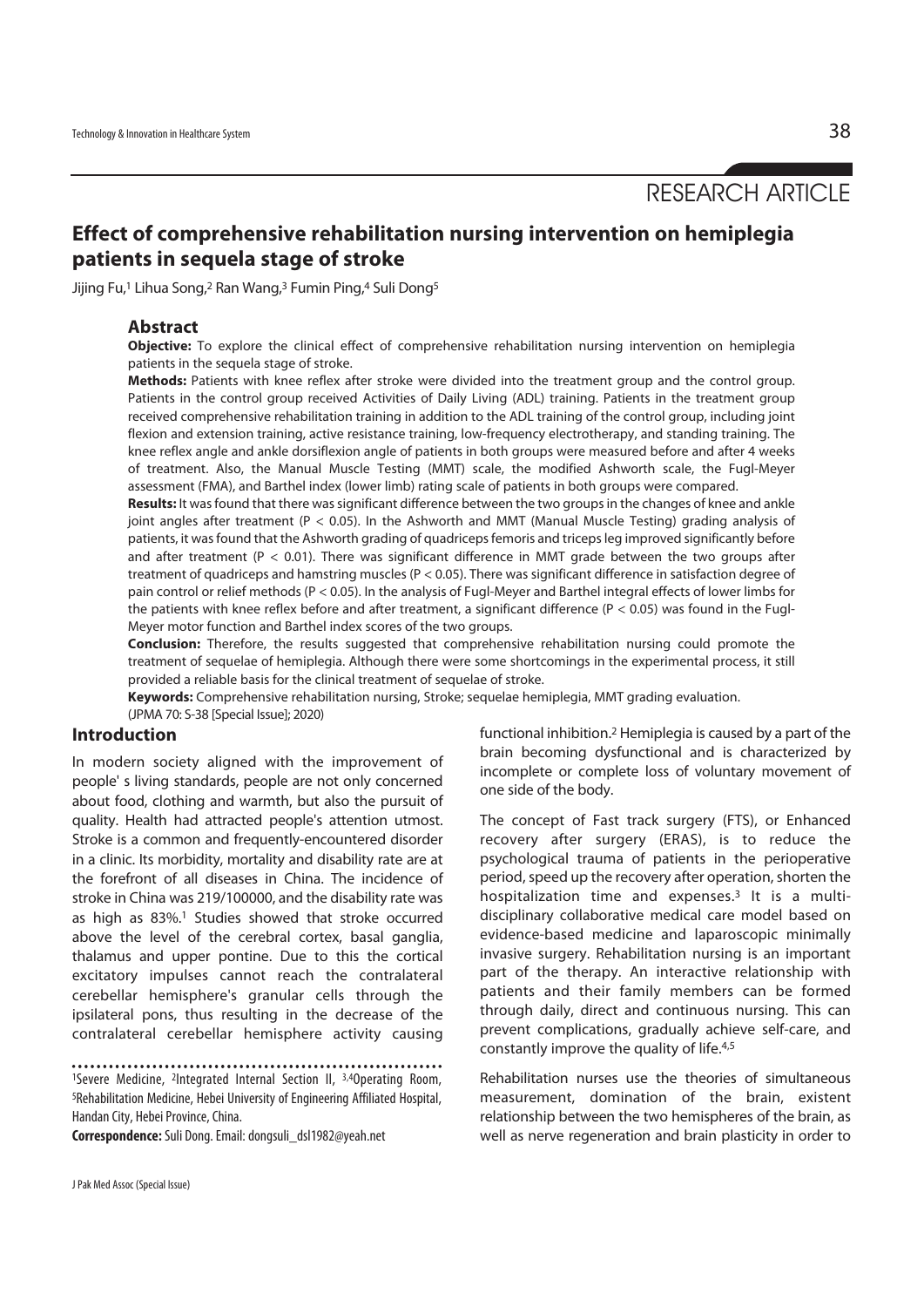carry out rehabilitation nursing for stroke patients with hemiplegia. It plays an important role in the prognosis of patients. It could restore the residual limb function, minimize the disability rate, reduce complications, promote the recovery of motor function and improve the daily life activity of patients. Activities of Daily Living (ADL) created conditions for patients to return to normal life in society.<sup>6</sup> In recent years, the comprehensive rehabilitation nursing of stroke hemiplegia has progressed tremendously. Scholars all over the world have discussed the role of rehabilitation nurses [n the development of rehabilitation nursing.

This study was done to observe the results of comprehensive rehabilitation nursing by selecting stroke patients with knee reflex treated at the rehabilitation center of Hebei University of Engineering Affiliated Hospital from February 2017 to December 2018. The patients were divided into treatment group and control group. Relevant rehabilitation training was carried out to verify the effect of comprehensive rehabilitation nursing on hemiplegia patients in the sequela stage of stroke as well as to provide a reliable therapy for clinical treatment for these cases. This study compared the clinical effect of comprehensive rehabilitation nursing intervention on hemiplegia patients with those receiving ADL training.

## **Patients and Method**

This was a comparative study with the sample size of 100, having 50 in the treatment group and 50 in the control group. The sample size was calculated as given below:

**Sample size calculation:** The calculation equation of the comparative sample content using the average of two samples was as follows:

$$
n_1 = n_2 = 2[(z_{\alpha/2} + z_{\beta})x \sigma / \delta]^2
$$

If test level  $\alpha$  = 0.05 (bilateral), test efficiency 1-β = 0.9, z $\alpha$ /2 = 1.6449,  $z_\beta$  = 1.2816,  $\sigma$  was the estimated standard deviation ( $\sigma$  = 9.03), δ was the difference between the mean values of two consecutive variables ( $\delta$  = 7.95), 22 samples were obtained. Considering the rate of falling out was 10%, 25 cases in the experimental group and 25 cases in the control group were finally determined, and the total sample size was estimated to be 50 cases.

Patients: From February 2017 to December 2018, 50 patients with knee regurgitation after stroke who were treated in rehabilitation center of Hebei University of Engineering Affiliated Hospital were selected, which includes 28 males and 22 females. CT or MR1 showed 19 cases of unilateral cerebral haemorrhage and 31 cases of cerebral infarction. The ages ranged between 38 to 75 years.

All patients met the diagnostic criteria of cerebrovascular diseases approved by the Chinese Society of Neuroscience and were confirmed as the first case by CT or MRI. Fifty patients were randomly divided into control group (25 cases) and treatment group (25 cases). Informed consent was signed by all patients or their families and this study was approved by the Ethics Committee of Affiliated Hospital of Guizhou Medical University.

**Inclusion criteria:** Patients had to meet the diagnostic criteria for stroke with their ages between 18 to 75 years irrespective of gender. All patients were confirmed by CT or MRI. The course of the disease was less than 4 weeks. Patients showed unilateral limb hemiplegia and they could stand. The quadriceps femoris muscle strength of the patients was greater than or equal to grade 3. The knee joint overextension angle was greater than 5° when the affected limb was loaded, whereas the knee joint over-extension angle was 0°~10° when the healthy limb was loaded. The patients had no severe cognitive impairment, no sensory aphasia, and they could understand the basic instructions. The condition was basically stable. There was no other serious heart, brain, kidney diseases, severe malnutrition, and thrombophlebitis. They volunteered to participate in this study. Exclusion criteria: Patients had a history of stroke, transient ischaemic attack, reversible ischaemic neurological disorders, excluding cerebral embolism, brainstem infarction, bilateral infarction, and subarachnoid haemorrhage. Before onset, the patients had diseases which were affecting lower limb sensation and movement, such as rheumatoid arthritis, lumbar disc herniation, various skin diseases, lower limb trauma, diabetes mellitus and other peripheral neuropathies. The patients who were over 75 years age were also excluded. Pregnant women and mental disorders who could not cooperate during the treatment were excluded.

**The control group:** ADL training was performed on the control group given completing basic nursing care. Patients were required to transfer and apply the retained or regained functions in time to their daily lives. With the assistance of family members and escorts, patients were given eating training, personal hygiene training (including face washing, hand washing, and tooth brushing), bathing training, training in wearing clothes, bed transfer training, and toilet training in wheelchairs. The daily routine care was given once a day and 5 times a week.

**The treatment group:** Comprehensive rehabilitation training was performed in addition to the ADL training of the control group. Firstly, joints were stretched and squeezed to promote the recovery of deep sensation of lower limbs. Secondly, in prone position, the knee joint of hemiplegic side was flexed and stretched at 15°~30° to avoid compensatory movement of hip joint. Thirdly,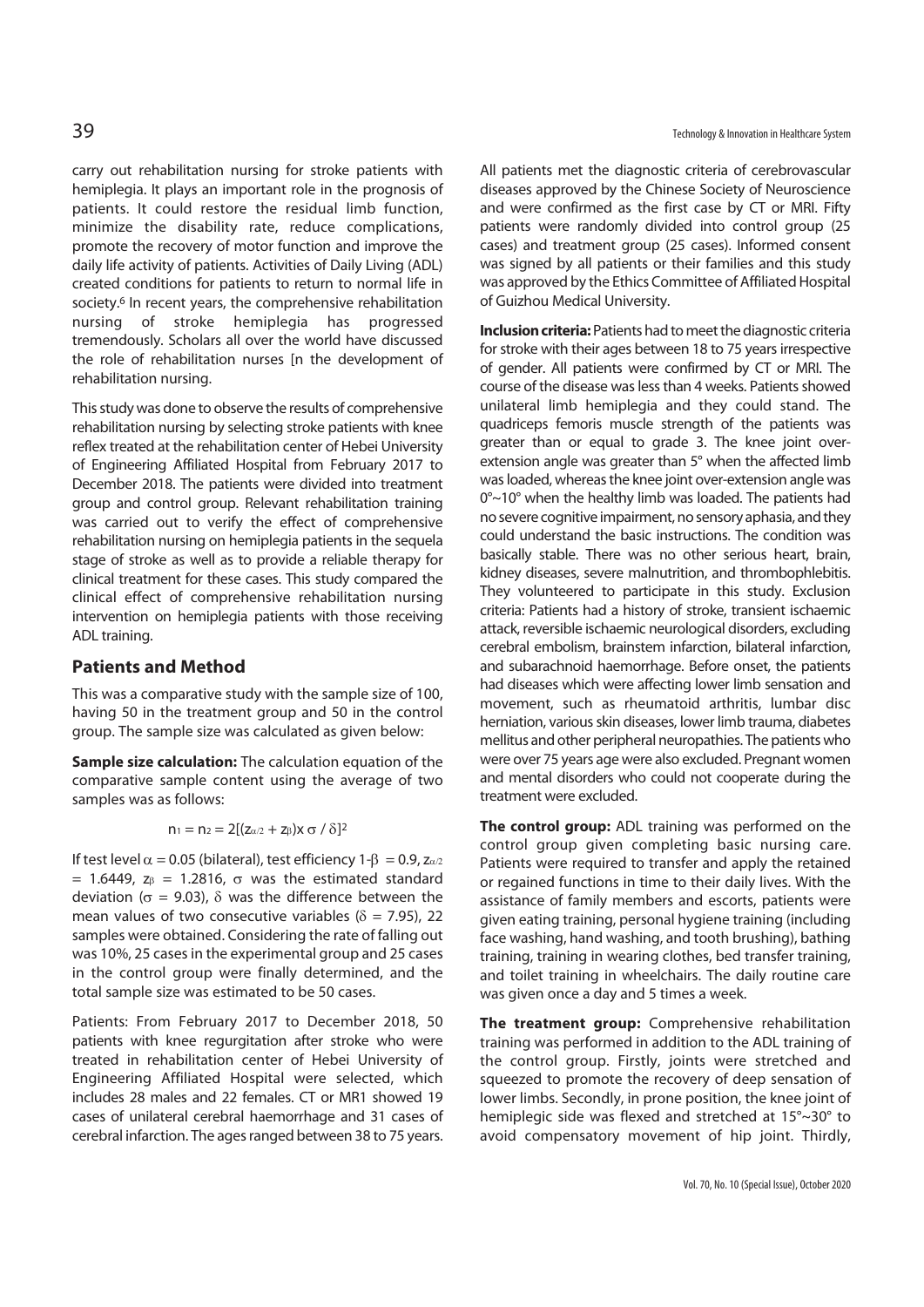Technology & Innovation in Healthcare System  $40$ 

quadriceps femoris muscle strength was strengthened by assisted-active-resistance training. Fourthly, low frequency therapy by using the KT-90A type nerve injury therapeutic instrument produced by Beijing Haidian Kangda Medical Instrument Factory. The low frequency modulation wave was square wave, and the frequency was 0.5-5Hz. There were two groups of channels. Patients in supine position: A group of polar plates was placed at the medial femoral muscle and quadriceps femoris abdomen at the knee joint, respectively. The prone position of the patient: The polar film was re-grouped and placed on the abdomen and the lower limb cochineal muscle (the strength of quadriceps femoris is 1/2 of the strength of cochineal muscle) according to the patient's tolerance. Fifthly, quadriceps femoris and cholangiomuscles contracted alternately, rhythmically, stably and resistively. The duration of each contraction was 10 seconds and the relaxation time was 2 seconds. Sixthly, the patients took a standing position. The healthy limbs were placed on the steps. The affected knee was flexed and stretched for 10 seconds at the flexion of about 15°. Then, some straightening exercises were done to keep it in the 0-5° flexion state. Attention was paid to the lower limbs of the affected side, so as to avoid the center of gravity from moving forward. Appropriate assistance could be used to prevent overextension of knee joint. Finally, standing training was conducted on the 20° slope, and attention was paid to knee joint control when standing. The training intensity of both groups was once a day, 50 minutes each time, 6 times a week, and the total

course of treatment was 4 weeks.

**Observation measurements:** The angle of knee reflex was measured with a goniometer before treatment and 4 weeks after treatment. The angle of ankle passive dorsiflexion was measured with a dosimeter before treatment and 4 weeks after treatment. The strength of quadriceps femoris and cochineal rope muscles of the affected side was assessed by the same doctor with MMT scale before treatment and 4 weeks after treatment.<sup>7</sup> The muscle tension of quadriceps femoris and triceps calf was evaluated by modified Ashworth scale before treatment and 4 weeks after treatment.8 Simplified Fugl-Meyer motor function score (lower limb) (FMA) was used to evaluate the lower limb motor function of the affected side before and after treatment.<sup>5</sup> For FMA, the full score of lower limb function was 34 points. Activity of daily living (ADL) was assessed by Barthel index (lower limbs) before and after treatment. For Barthel index, the full score of lower limbs was 45.9-20

**Statistical analysis:** All data in this study were analyzed by SPSS 22.0 statistical software package. Rank data were analyzed by Ridit analysis. Measurement data were tested by two-sample t-test and paired-sample t-test. The correction rate of knee reflex was tested by X2 test. The statistical significance of difference was P < 0.05.

# **Results**

**Comparative analysis of basic data of patients:** From Table-1, is be seen that the age, course of disease and



Figure-1: Histogram of correlation analysis of knee and ankle angle before and after treatment in two groups (A. The knee reflex angle; B. Ankle passive dorsiflexion; # indicates the comparison with the control group, and #P<0.05 has statistical significance; & indicates the comparison before and after treatment in the group, and &P<0.01, has statistical significance).

J Pak Med Assoc (Special Issue)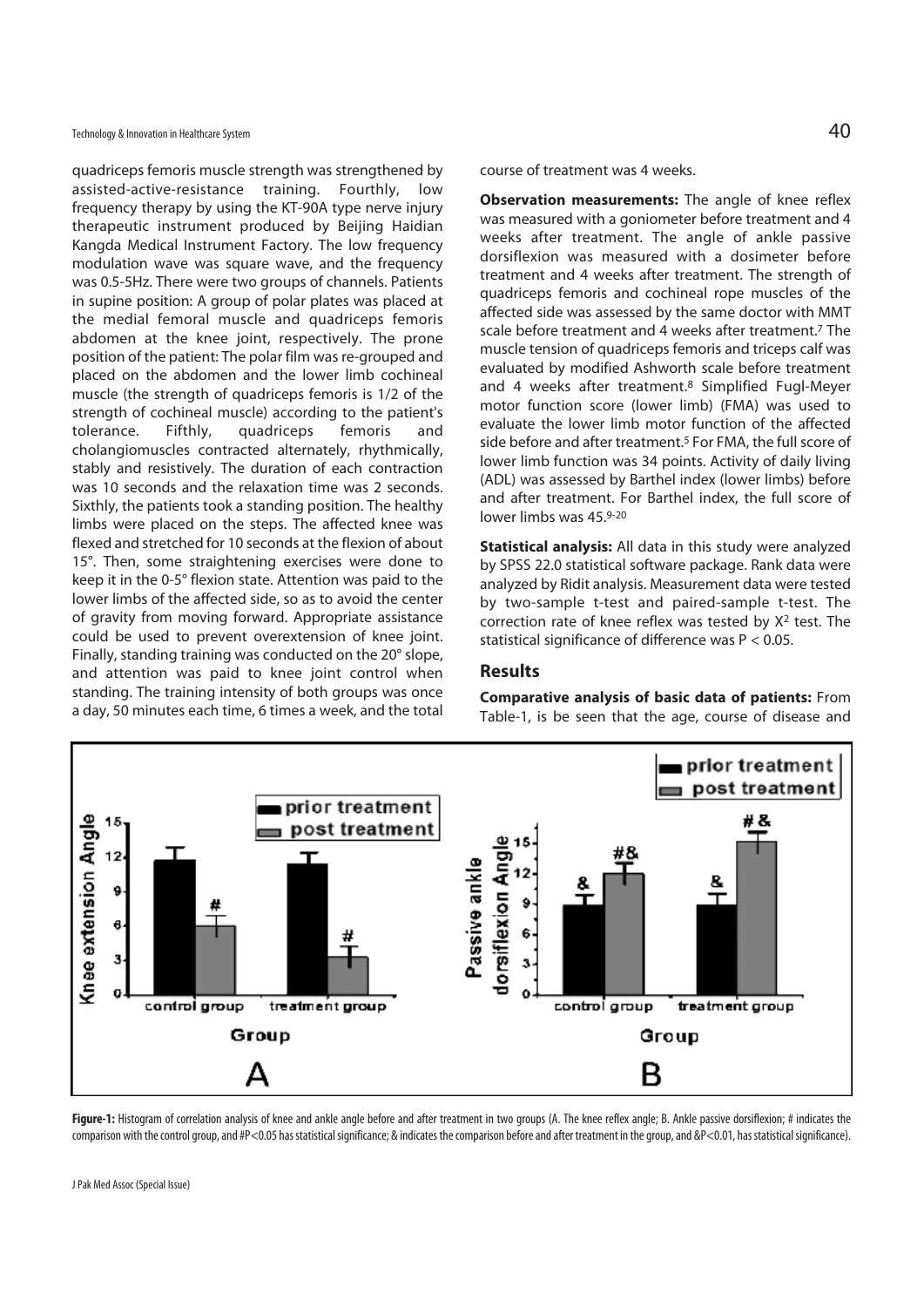

**Figure-2:** Histogram analysis of correlation between Ashworth and MMT grading before and after treatment in two groups (A. Assessment of Ashworth integral of quadriceps femoris; B. Assessment of Ashworth integral of triceps surae; C. Evaluation of MMT grading of quadriceps muscle; D. Evaluation of MMT grading of hamstring muscle; # indicates the comparison with the control group, and #P<0.05 has statistical significance; & indicates the comparison before and after treatment in the group, and &P<0.01, has statistical significance).

gender of the two groups were statistically compared. The age was tested by t and t = 0.74, P = 0.392 (P > 0.05). The course of disease was examined by t test, and  $t = 0.74$ ,  $P = 0.101$  (P > 0.05). Gender was tested by exact probability method, and  $x^2 = 0.04$ ,  $P = 0.751$  ( $P > 0.05$ ). They were comparable, there was no significant **Table-1:** Comparison of basic data between treatment group and control group.

| <b>Observation index</b> |        | <b>Treatment group</b> | <b>Control group</b> | P value |
|--------------------------|--------|------------------------|----------------------|---------|
| Gender                   | Male   | 19(76.00%)             | 14(56.00%)           | 0.751   |
|                          | Female | $6(24.00\%)$           | 11(44.00%)           |         |
| Age (years)              |        | $54.02 + 8.21$         | $55.98 + 4.51$       | 0.392   |
| Course of disease        |        | $18.17 + 4.39$         | $19.26 + 6.96$       | 0.101   |

difference between them.

**Analysis of changes of knee reflex angle and ankle joint angle before and after treatment in two groups:**  From Figure-1, it could be seen that the collected data were statistically analyzed, and the correlation histogram between the observation indexes of the treatment group and the control group was obtained. From Figure-1A, it could be seen that there was no significant difference in knee reflex angle between the two groups before and after treatment ( $P > 0.05$ ). Meanwhile, there was significant difference in knee reflex angle before and after treatment  $(P < 0.01)$  for the control group. There was significant difference in knee reflex angle before and after treatment for the treatment group ( $P < 0.01$ ). There was significant difference in knee reflex angle between the two groups after treatment ( $P < 0.05$ ). From figure 1B, the relationship between the two groups before and after treatment could be seen and there was no significant difference in the angle of passive joint extension ( $P > 0.05$ ). There was significant difference in the angle of passive ankle extension before and after treatment for the control and treatment group ( $P < 0.01$ ). There was significant difference in the angle of passive ankle extension after treatment between the two groups ( $P < 0.05$ ).

#### **Analysis of Ashworth and MMT grading before and after treatment in two groups**

Figure-2 shows a histogram of Ashworth and MMT grading of treatment and control groups. It could be seen from Figures-2A and B that there was no significant difference in the improved Ashworth rating of quadriceps femoris and triceps crus before and after treatment between the two groups ( $P > 0.05$ ). In the control group, the Ashworth rating of quadriceps femoris and triceps crus improved significantly before and after treatment (P < 0.05). The improvement of Ashworth rating of quadriceps femoris and triceps crus before and after treatment for the treatment group was significant ( $P <$ 0.01). There was significant difference in the modified Ashworth grade of quadriceps femoris and triceps calf between the two groups after treatment ( $P < 0.05$ ). Figures-2C and D show no significant difference in MMT grade between the two groups before treatment (P >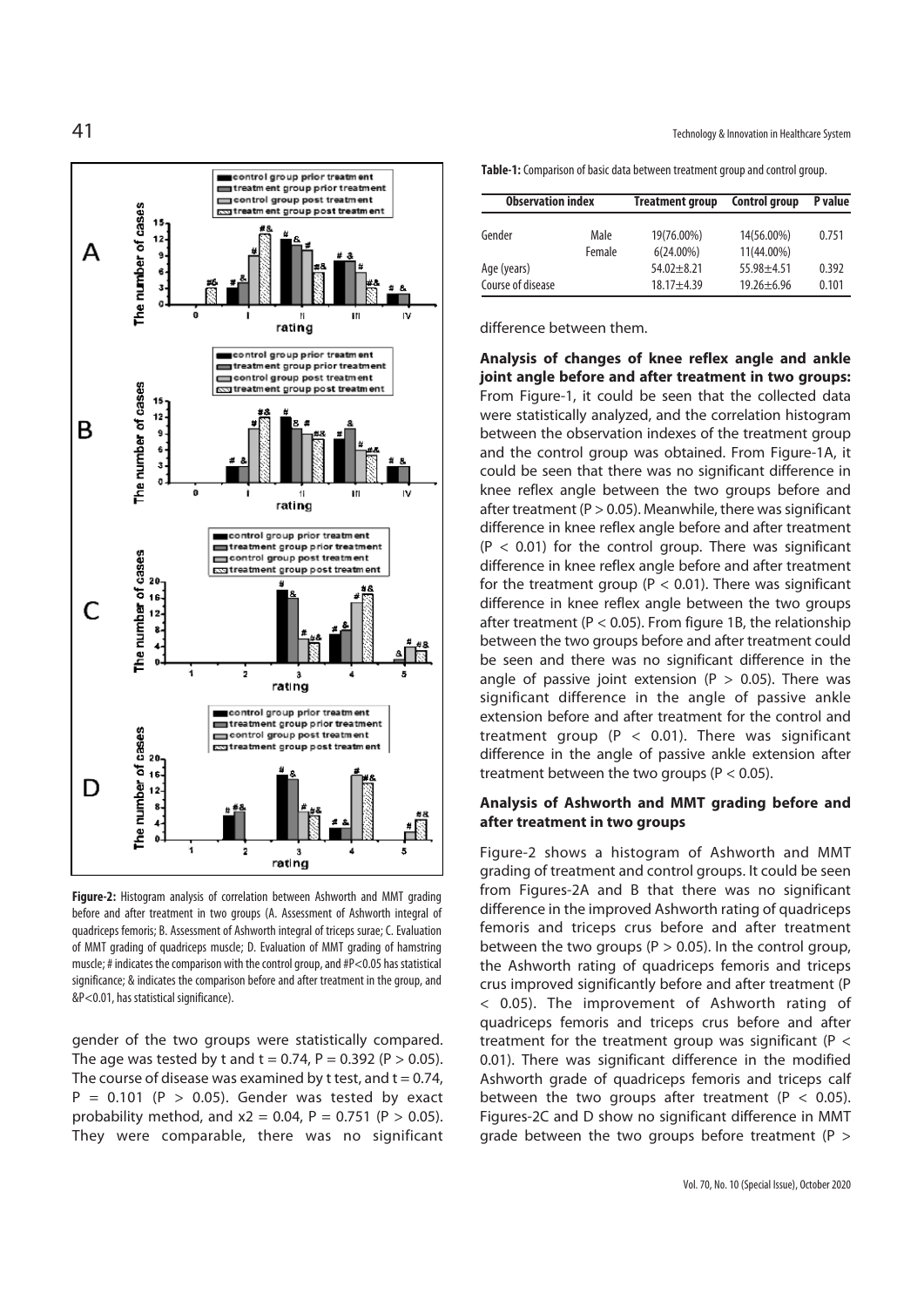

**Figure-3:** Correlation histogram of Fugl-Meyer and Barthel integrals of lower limbs in patients with knee reflex before and after treatment in two groups (A. Fugl-Meyer motor function score; B. Barthel index score; # indicates the comparison with the control group, and #P<0.05 has statistical significance; & indicates the comparison before and after treatment in the group, and &P<0.01, has statistical significance).

0.05). The MMT grade of quadriceps and hamstrings for the control group was significantly improved before and after treatment ( $P < 0.01$ ). The MMT grade of quadriceps and hamstrings for the two groups after treatment was significantly different ( $P < 0.05$ ).

# **Effect of Fugl-Meyer and Barthel integral on lower limbs of patients with knee reflex before and after treatment in two groups**

Figure-3 displays a histogram of Fugl-Meyer and Barthel integrals of treatment and control groups. From the chart, it could be seen that there was no significant difference in Fugl-Meyer motor function and Barthel index score between the two groups before and after treatment ( $P > 0.05$ ). There were significant differences in the two scores before and after treatment for the control group ( $P < 0.01$ ). There were significant differences in Fugl-Meyer motor function and Barthel index score between the two groups after treatment ( $P < 0.01$ ). There was significant difference in index score ( $P < 0.05$ ). The results of after treatment showed that the Fugl-Meyer motor function and Barthel index scores of hemiplegic lower limbs for the treatment group were better than those for the control group.

# **Discussion**

In recent years, the incidence of stroke has increased significantly. Hemiplegia after stroke is a common complication with long-term adverse consequences. Many studies have shown that comprehensive nursing can be an effective intervention for hemiplegia rehabilitation after stroke. Huang research group explored the effect of comprehensive body position guidance and exercise range training through the educational video of prevention and function improvement of shoulder joint injury in hemiplegia after acute stroke. It is found that in the process of rehabilitation in the hospital of subacute stroke patients, the comprehensive position guidance and exercise through educational video can improve the recovery of hemiplegia patients' movement and limit the shoulder joint injury.21

Hemiplegia in the sequelae of stroke belonged to the upper motor neuron paralysis. The patients had abnormal movement patterns such as spasm, abnormal posture, common movement and joint reaction. Because the spinal cord motor cells lost the control of the superior motor center, the reflex activity changed and the muscle tension produced, and the lower primitive reflex reappeared. Therefore, it was necessary not only to treat patients by restoring muscle strength, but also establishing random and coordinated normal movement, breaking the spasm mode, and then promoting the reconstruction of muscle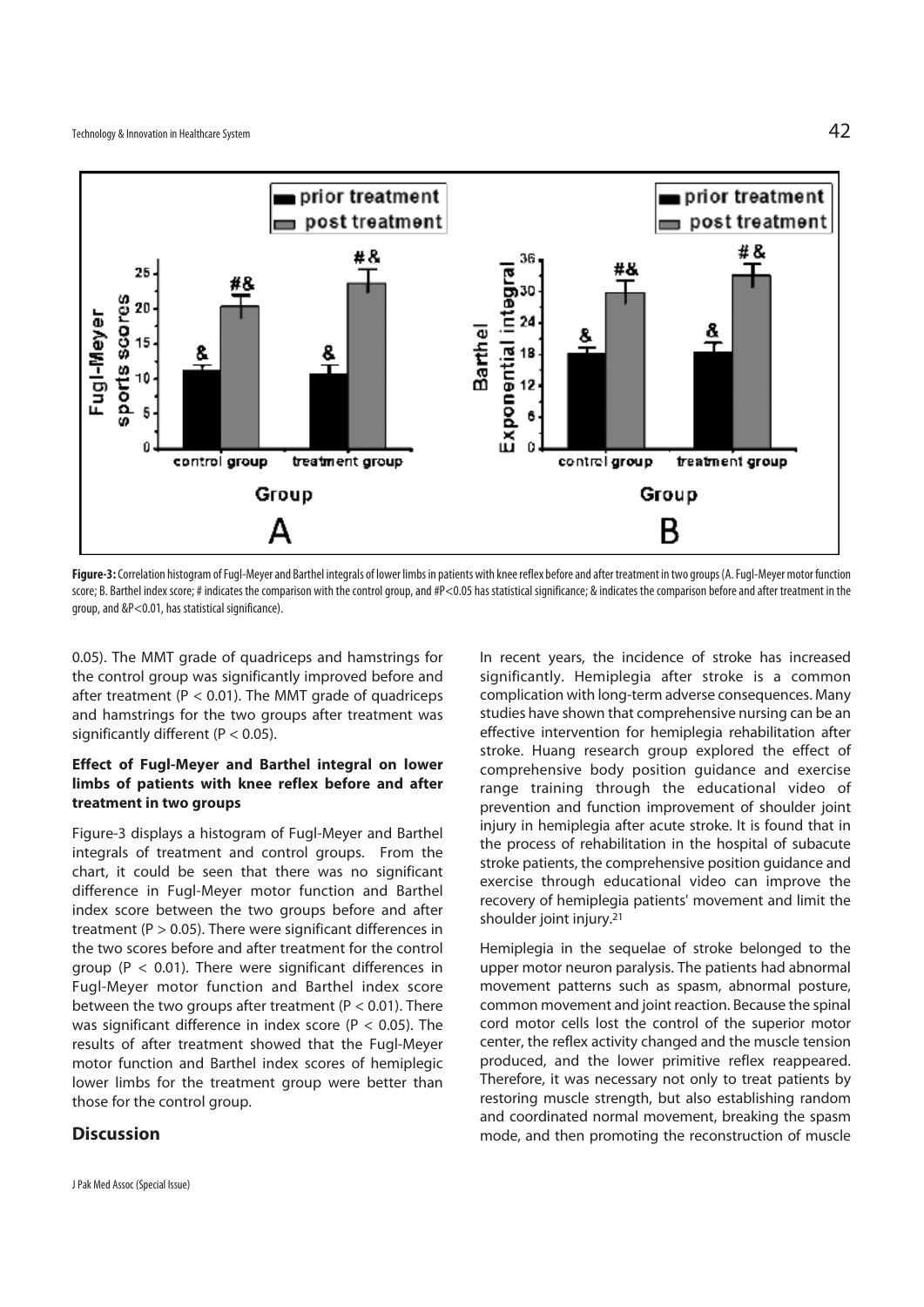motor advanced neural control.22 Otzel et al. proposed that neuromuscular function could be coordinated through rehabilitation training of static and dynamic balance functions of single leg standing position.23

In this study, a set of comprehensive rehabilitation training methods for hemiplegia in the sequelae stage of stroke was put forward, which provided a reference for clinical rehabilitation intervention of hemiplegia in the sequelae stage of stroke. There are also studies from other aspects to explore the comprehensive treatment programme, 24,25 such as the impact of psychological intervention and rehabilitation training on patients with acute stroke. In this study, 120 patients with acute stroke were randomly divided into experimental group and control group. Both groups were given corresponding drug treatment, basic medical care and routine care. In addition, the experimental group also increased psychological intervention and comprehensive rehabilitation training. The results showed that early psychological intervention and rehabilitation training could significantly improve the mental health, limb motor function, stress ability and daily life ability of patients with acute stroke.

In the analysis of the changes of knee and ankle angle before and after treatment, it was found that there was a significant difference between the two groups of patients after treatment. This showed that the comprehensive rehabilitation training proposed in this study had a good effect in controlling spasm and improving knee tension. Deschenes et al. proposed that "slope training" was a simple and easy treatment method to improve knee reflexes. It could not only control the spasm of triceps crus for improving contracture, but also train for centripetal contraction, which was consistent with the results of this study.26

After treatment, the Ashworth and MMT grading analysis of the patients before and after treatment showed the significant improvement as obtained from Ashworth grading of quadriceps femoris and triceps crus before and after treatment. After treatment of quadriceps and hamstring, there was significant difference in MMT between the two groups. There was significant difference in the satisfaction of pain control or relief methods. Therefore, through this study, it was considered that the exercise of quadriceps, triceps, quadriceps and hamstring muscles had obvious effects on the improvement of knee instability in hemiplegic patients with stroke. Huang et al. pointed out that there was a linear relationship between the improvement of the contraction ability of the cochineal muscle and the recovery of knee joint function, which was consistent with the results of this study.27 The analysis showed that there were significant differences in the Fugl-Meyer motor function and Barthel Index scores of the two groups after treatment. In which this indicates that the Fugl-Meyer motor function and Barthel Index scores of the lower limbs of the hemiplegic side for the treatment group were better than those for the control group. Poltavskaya et al. proposed that low-frequency electrotherapy could reduce hemiplegic lower extremity spasm and improve lower extremity motor function for the stroke patients.28 Obviously, this was consistent with the results of this study.

Stroke rehabilitation requires a large team of sustained and coordinated efforts, to achieve the goals. Family, friends, and caregivers as doctors, nurses, physical and occupational therapists, speech pathologists, entertainment therapists, psychologists, camp therapists, social workers and others are helpful who maximize the effectiveness and efficiency of rehabilitation. This may sound expensive but it is an important aspect of stroke care.

#### **Conclusion**

In this study, the patients with knee reflexes after stroke were divided into treatment group (comprehensive rehabilitation training) and control group (routine rehabilitation training). The results showed that comprehensive rehabilitation training significantly improved the angle of knee reflexes, the angle of ankle passive back extension, Ashworth and MMT rating of the patients with knee reflexes after stroke, as well as the Fugl-Meyer motor function and Barthel integral index score. The effect of comprehensive rehabilitation nursing on hemiplegia patients after stroke sequelae, the contribution of hemiplegia sequelae treatment by comprehensive rehabilitation nursing after treatment, with reliable clinical treatment of sequelae of stroke is an advantage. However, there are also some shortcomings in the process of this study, such as the small sample size. Therefore, in the later research process, the sample size will be further increased to make the results more valuable for reference.

**Disclaimer:** I hereby declare that this research paper is my own and autonomous work. All sources and aids used have been indicated as such. All texts either quoted directly or paraphrased have been indicated by in-text citations. Full bibliographic details are given in the reference list which also contains internet sources. This work has not been submitted to any other journal for consideration.

**Conflict of Interest:** We declare that all contributing authors of this paper have no conflict of interest and all have contributed equally for this research work.

**Source of Funding:** This work was supported by contributing